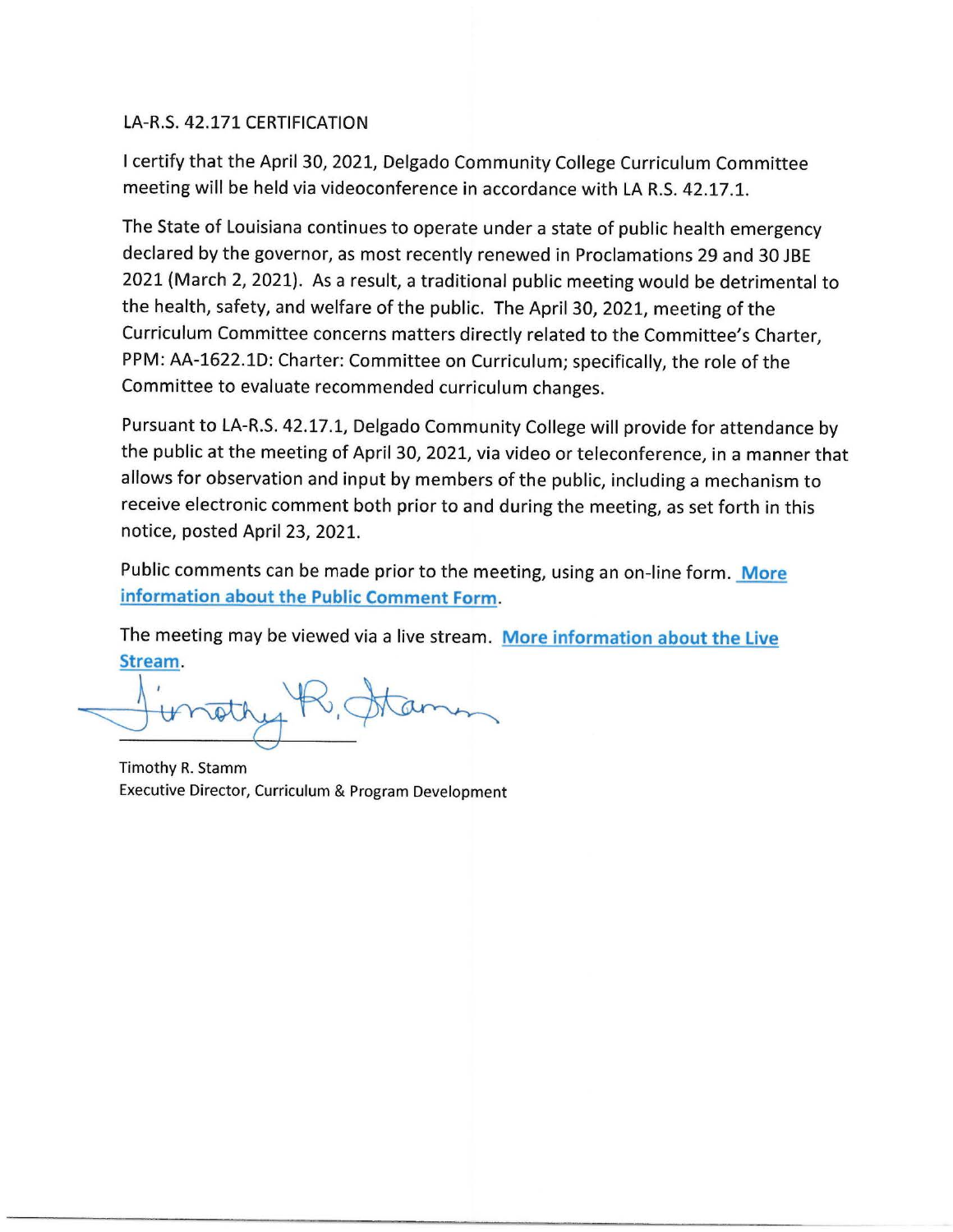# elgado  $\prod_{\text{com}}$

### **CURRICULUM COMMITTEE MEETING**

*Friday, April 30, 2021, 2:00 p.m. Virtual Meeting (via Zoom)\*\**

#### **MINUTES**

#### **I. Call to Order**

The meeting was called to order at 2:05 p.m. by Tim Stamm, Assistant Chair

#### **II. Roll Call**

| Present Were:          | Revaz Akirtava             | Linda Hueschen          |
|------------------------|----------------------------|-------------------------|
|                        | Cristina Alvardo-Suarez    | Sarah Inman             |
|                        | Sal Anselmo                | Cherie Kay LaRocca      |
|                        | John Arbour                | <b>Patrice Moore</b>    |
|                        | Abdelrahim Ayyad           | Karen Muhsin            |
|                        | Jennifer Bennett           | Jim Newchurch           |
|                        | Jesse Boyd                 | Jay Randolph            |
|                        | Jason Briggs               | Deborah Skevington      |
|                        | Peter Cho                  | Tim Stamm               |
|                        | Maria Cisneros             | Sara Strickland         |
|                        | Caitlin Cooper             | Erin vonStueben         |
|                        | Lilian Gamble              | Angela Wilson           |
|                        |                            |                         |
| Attending to           | <b>Malene Arnaud-Davis</b> | Kenneth Ripberger       |
| <b>Other Business:</b> | <b>Emily Cosper</b>        | Patricia Ross           |
|                        | Lesha Coulon               | Vance Roux              |
|                        | <b>Emmett Davis</b>        | <b>David Sanders</b>    |
|                        | Ty Delger                  | <b>Michael Santos</b>   |
|                        | Tamika Duplessis           | Mostofa Sarwar          |
|                        | Michelle Greco             | Janet Gauthier Stephens |
|                        | Larisia Jones              | <b>Tedd Walley</b>      |
|                        | Mavis Larimer              | Kenneth Williams        |
|                        | Monecia Moody              | Arlanda Williams        |
|                        | Harold Gaspard             |                         |
| Guests:                | <b>Raymond Duplessis</b>   | Krista Lawrence         |
|                        | Kenya Jackson              | Monica Mankin           |
|                        | Jackie Jones               | <b>Charlene Shunick</b> |
|                        | <b>Traci King</b>          |                         |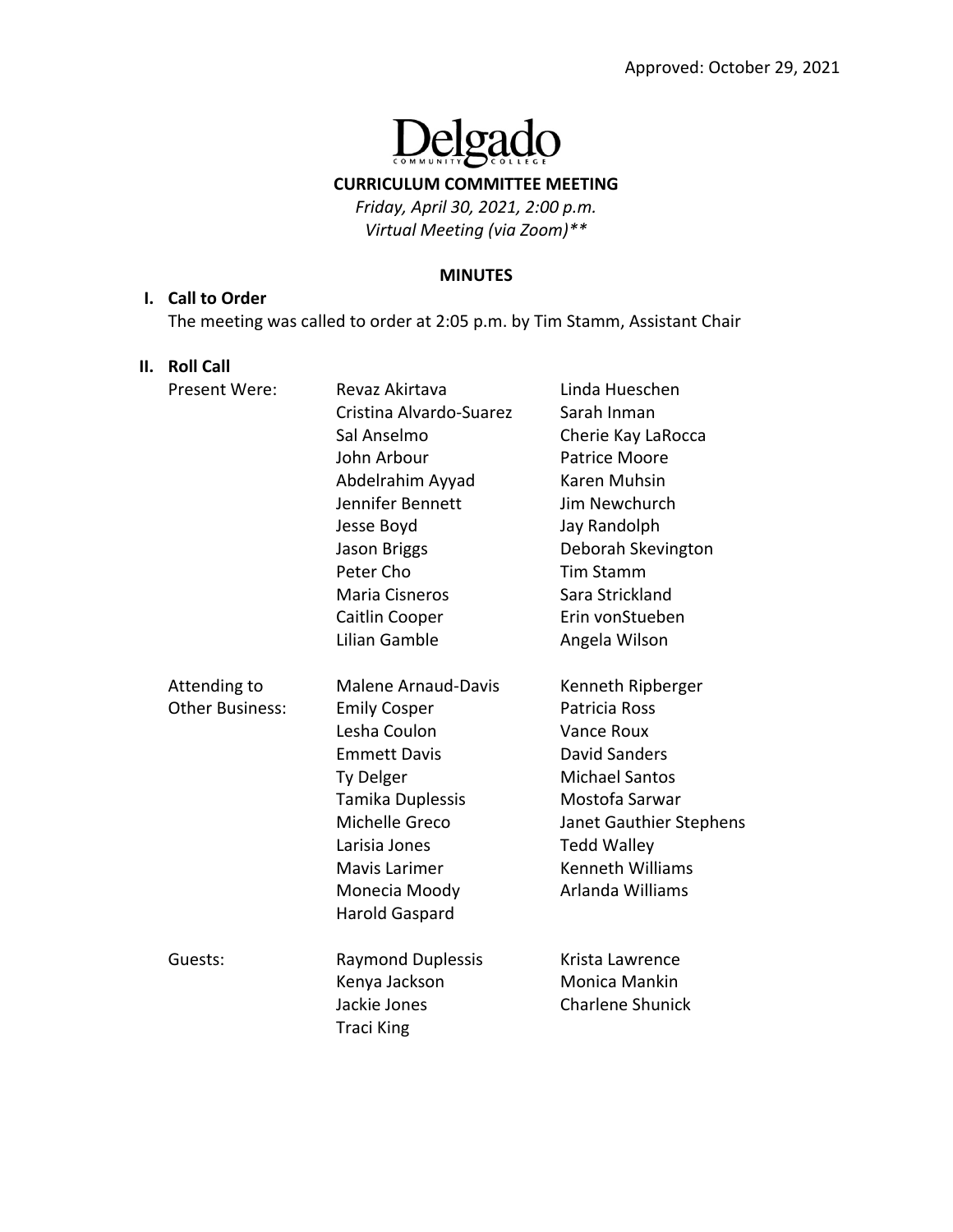### **III. Call for Public Comments (LA R.S. 42:26, 2010, No. 861, sec 23)**

\*\*Governor's temporary approval for virtual meetings in light of continuing COVID‐19 restrictions

#### **IV. Minutes of meeting of March 26, 2021**

The minutes of the meeting were reviewed and accepted as presented. **[Motion: Lilian Gamble; Second: Cherie Kay LaRocca; Carried, Unanimously].**

#### **V. Curriculum Operations Report – Tim Stamm**

#### **VI. New Business**

### **Allied Health/HEIT/Medical Coding**

**Comprehensive Program and Course Revisions:** Certificate of Applied Science in Medical Coding.

# a) *The agenda was reordered and items were combined for discussion. Original Placement Items VI.a. to VI.b*

**Change of Course Description:** HEIT‐123: Basic CPT Coding. Change the course description of HEIT‐123: Basic CPT Coding to state: "Basic concepts of medical coding using the latest edition of the Current Procedural Terminology (CPT) and Healthcare Procedure Coding System (HCPCS) following outpatient medical coding guidelines. Current description: "Introduction to Current Procedural Terminology (CPT) and Healthcare Procedure Coding System (HCPCS) coding systems. The course provides an overview of the historical background, structure, and organization of the CPT and regulatory guidelines. The student is introduced to the general principles of accurate and complete health record documentation for hospital outpatient and medical office settings required for the medical and surgical services developed by AMA and CMS. This course also will introduce the student to the Official Outpatient Coding Guidelines. The course includes discussion of AHIMA's Standards of Ethical Coding and the AHIMA coding competencies. The student will be introduced to the hospital outpatient prospective payment system (OPPS), reimbursement for physician services, and quality control methods."

**Change of Course Prerequisite Requirements:** HEIT‐123: Basic CPT Coding. Change the prerequisite requirements of HEIT‐123: Basic CPT Coding: Prerequisites: BIOL‐161 and BIOL‐163 OR BIOL‐251 and BIOL‐253, and HEIT‐203. Current prerequisites: "HESC‐111 and HEIT‐203 and BIOL‐161 and BIOL‐163." Motion to accept proposals **[Motion: Peter Cho; Second: Caitlin Cooper; Carried, Unanimously].**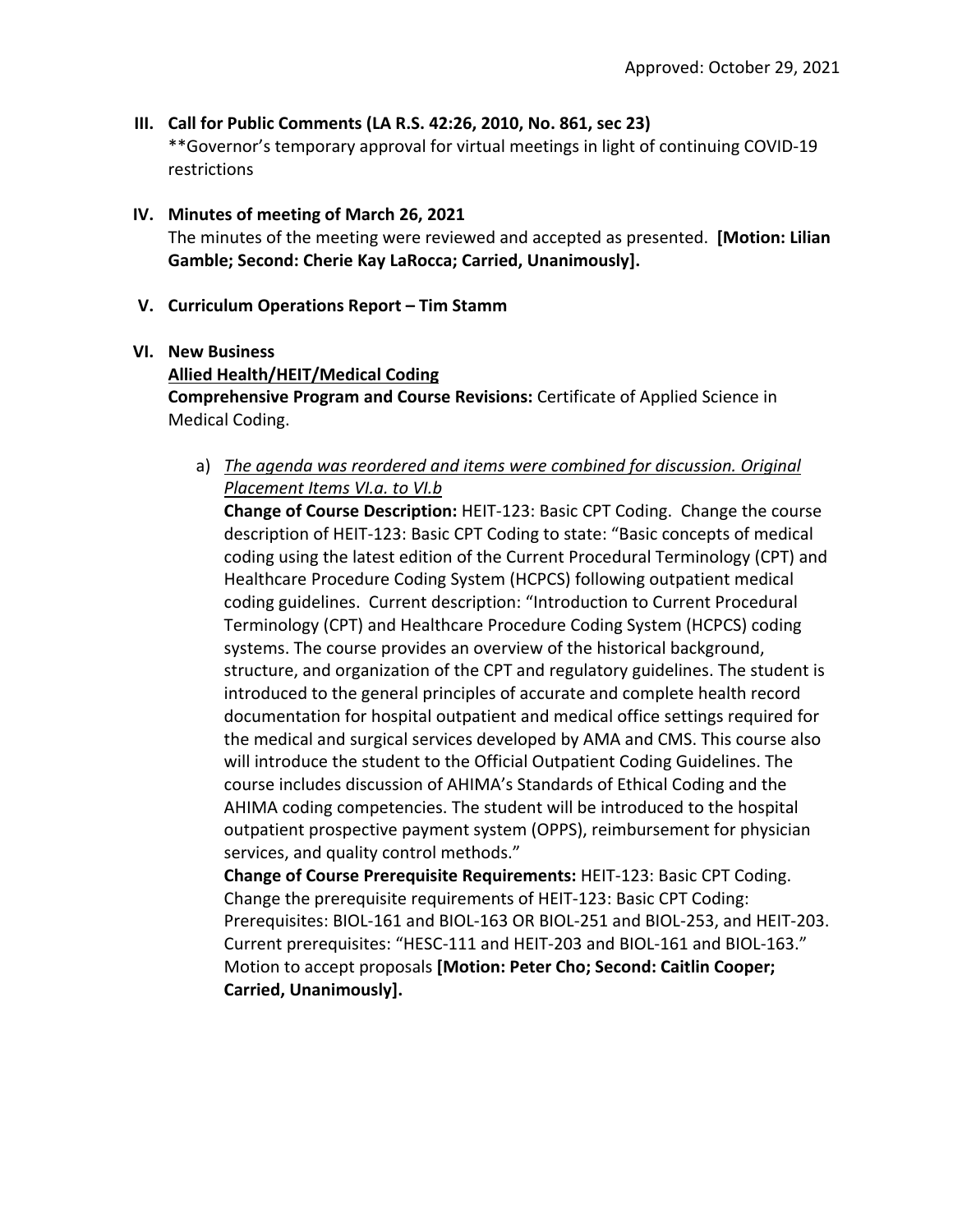b) *The agenda was reordered and item were combined for discussion. Original Placement Items VI.c. to VI.e.* 

**Change of Course Laboratory and/Contact Hours:** HEIT‐127: Advanced CPT Coding (3‐2‐3 /75). Change the Laboratory and/Contact Hours of HEIT‐127: Advanced CPT Coding *from* 3‐2‐3 / 75 *to* 3‐0‐3 / 45).

**Change of Course Description:** HEIT‐127: Advanced CPT Coding. Change the description of HEIT‐127: Advanced Coding to state: "Advanced concepts of medical coding using the latest edition of the Current Procedural Terminology (CPT) and Healthcare Procedure Coding System (HCPCS) medical coding systems. Current description: "Overview of coding and reimbursement under the Outpatient Prospective Payment System. The student will advance to coding more complex surgical scenarios and case studies utilizing an encoder/grouper to assign ICD‐10‐CM and CPT/HCPCs codes. The student is introduced to procedure based payment systems, including RBRVS, E&M, APC assignments, and the impact that coding quality, documentation, and sequencing have on reimbursement."

**Change of Course Requisite Requirements**: HEIT‐127: Advanced CPT Coding. Change the prerequisite requirements of HEIT‐127: Advanced CPT Coding to state: "HEIT‐103 and HEIT‐123." Current prerequisites: "HESC‐111, HEIT‐203, BIOL-161, BIOL-163, HEIT-103, and HEIT-123." Delete co-requisite requirements of HEIT‐110 and HEIT‐125." Motion to accept proposals **[Motion: Jay Randolph; Second: Cherie Kay LaRocca; Carried, Unanimously].**

c) *The agenda was reordered and items were combined for discussion. Original Placement Items VI.f. to VI.h.* 

**Change of Course Name/Title:** HEIT‐141: Professional Practice Medical Coding I. Change the name of HEIT‐141: Professional Practice Medical Coding I *from* HEIT‐ 141: Professional Practice Medical Coding I *to* HEIT‐141: Medical Coding Revenue Cycle Applications.

**Change of Course Description:** HEIT‐141: Medical Coding Revenue Cycle Applications. Change the description of HEIT‐141: Medical Coding Revenue Cycle Applications to state: "Advanced revenue cycle functions including medical coding of health records, medical encoder use, DRG assignments, physician queries, and evaluation of revenue cycle functions." Current description: "Supervised learning experiences in campus laboratory and in healthcare facilities with emphasis on ICD‐9‐CM and PT coding and healthcare billing. **Change of Course Prerequisite Requirements:** HEIT‐141: Medical Coding Revenue Cycle Applications. Change the prerequisite requirements of HEIT‐141: Medical Coding Revenue to state: "HEIT‐110, HEIT‐123, and HEIT‐125." Current prerequisites: "HEIT‐110, HEIT‐125, and HEIT‐127." Motion to accept proposals **[Motion: Lilian Gamble; Second: Sara Strickland; Carried, Unanimously].**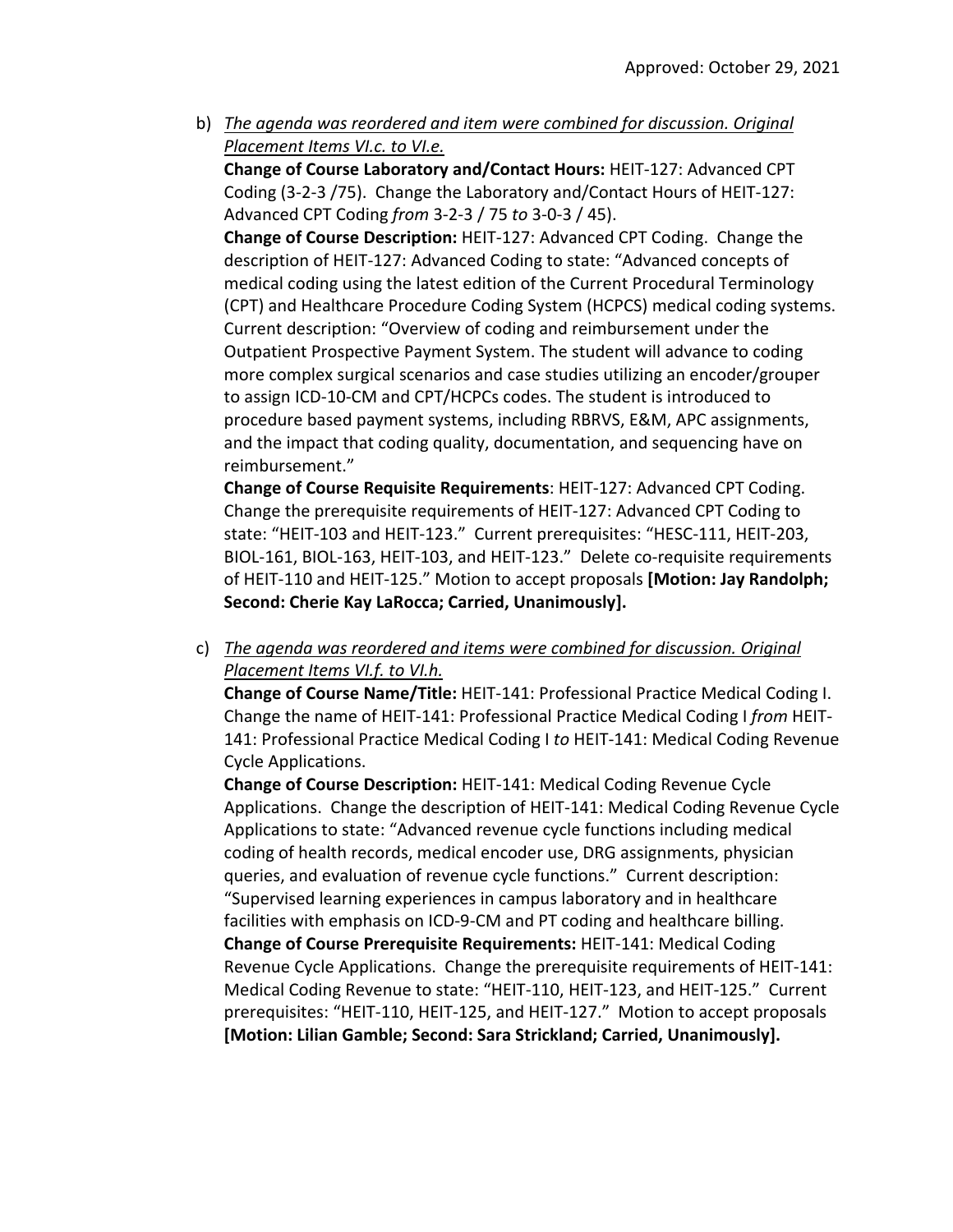d) *The agenda was reordered and items were combined for discussion. Original Placement Items VI.i to VI.j*

**Change of Course Laboratory and/Contact Hours:** HEIT‐207: Electronic Health Records. Change the Laboratory and/Contact Hours of HEIT‐207: Electronic Health Records *from* 2‐2‐3 / 60 *to* 2‐0‐2 / 30.

**Change of Course Prerequisite Requirements:** HEIT‐207: Electronic Health Records. Change the prerequisite requirements of HEIT‐207: Electronic Health Records to state: "HESC‐118." Current prerequisites: "HEIT‐201 and HEIT‐205." Motion to accept proposals **[Motion: Sarah Inman; Second: Jay Randolph; Carried, Unanimously].**

# e) *The agenda was reordered. Original Placement Item VI. k*

**Program Revision:** Certificate of Applied Science in Medical Coding. Revise the C.A.S. in Medical Coding: Required Courses in Major: DELETE: HEIT‐201: Introduction to Health Care Information Systems; ADD: HEIT‐207: Electronic Health Records; General Education Requirements: ADD: CMST‐230: Public Speaking as an "OR" choice with CMST‐130: Fundamentals of Communication. Adjust Suggested Sequence to reflect changes, specifically Second Semester, Third Semester, Fourth Semester, and Fifth Semester. Total Program Hours remain the same. Motion to accept proposal **[Motion: Cristina Alvardo‐Suarez; Second: Deborah Skevington; Carried, Unanimously].**

### **VII. New Business**

# **Allied Health/HEIT/Medical Registration Specialist**

**Comprehensive Program and Course Revisions:** Certificate of Technical Studies in Medical Registration Specialist.

- a) **Change of Course Laboratory, Credit, and/Contact Hours:** HEIT‐146: Medical Registration Procedures. Change the Laboratory, Credit, and/Contact Hours of HEIT‐146: Medical Registration Procedures *from* ‐3‐3‐4 / 90 *to* 3‐0‐3 / 45. Motion to accept proposal **[Motion: Sara Strickland; Second: Peter Cho; Carried, Unanimously].**
- b) **Program Revision:** Certificate of Technical Studies in Medical Registration Specialist. Revise the C.T.S. in Medical Registration Specialist: Required Courses in Major: ADD: HEIT‐207: Electronic Health Records. Adjust Suggested Sequence to reflect changes, specifically Second Semester. Total Program Hours **increase** *from* 25 *to* 26. Motion to accept proposal **[Motion: Lilian Gamble; Second: Cristina Alvardo‐Suarez; Carried, Unanimously].**

### **VIII. New Business**

### **Allied Health/HEIT**

**Comprehensive Program and Course Revisions:** Associate of Applied Science in Health Information Technology.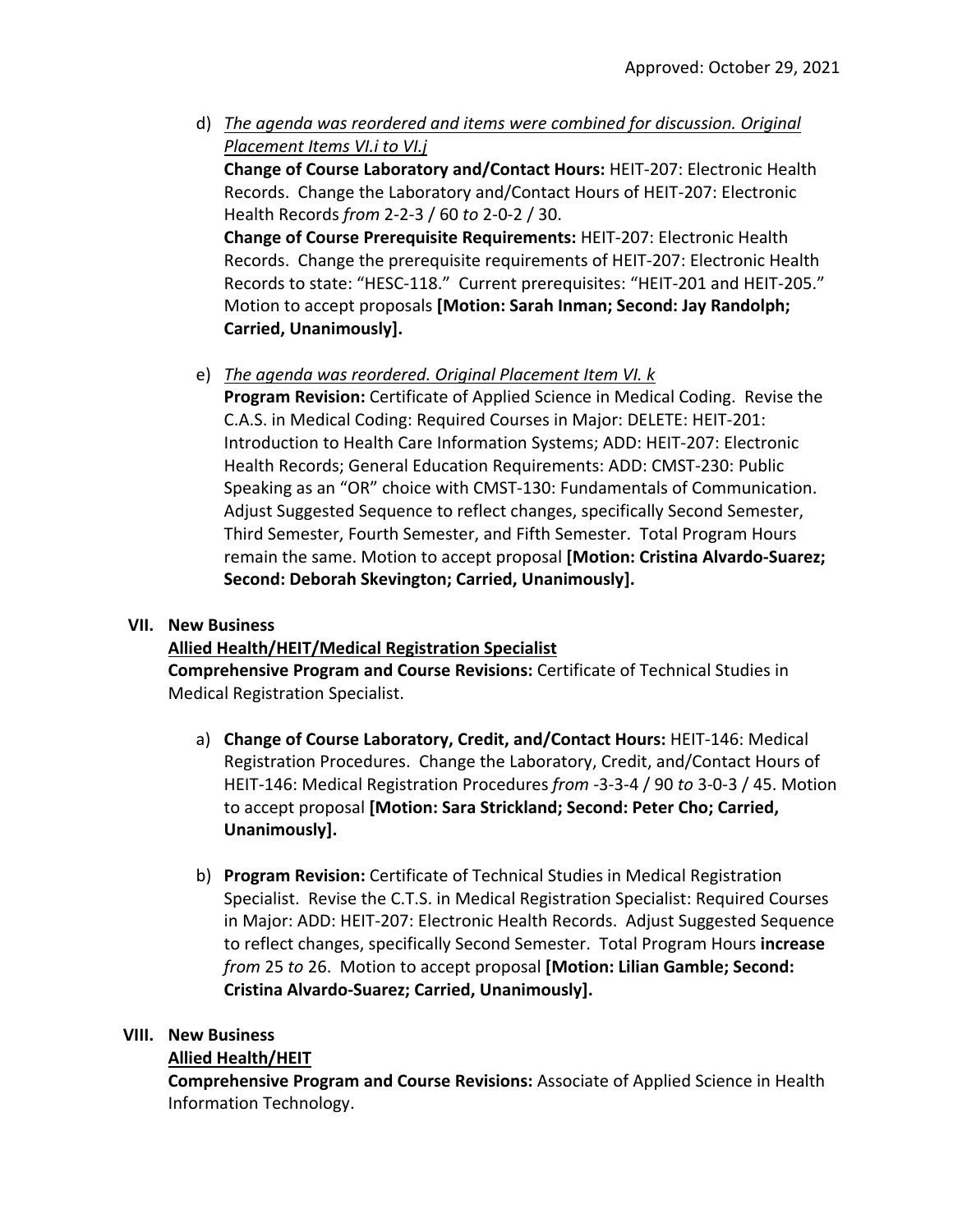a) *The agenda was reordered and items were combined for discussion. Original Placement Items VIII.a. to VIII.d*

**Change of Course Name/Title:** HESC‐151: Statistics and Alternative Healthcare Records. Change the name of HESC‐151: Statistics and Alternative Healthcare Records *from* HESC‐151: Statistics and Alternative Healthcare Records *to* HESC‐ 151: Healthcare Statistics.

**Change of Course Lecture, Credit, and/Contact Hours:** HESC‐151: Healthcare Statistics. Change the Lecture, Credit, and/Contact Hours of HESC‐151: Healthcare Statistics *from* 3‐0‐3 / 45 *to* 2‐0‐2 /30.

**Change of Course Description:** HESC‐151: Healthcare Statistics. Change the description of HESC‐151: Healthcare Statistics to state: "Descriptive and inferential statistics, healthcare statistics, health information management statistics, vital statics, and introduction to research. Current description: "Computing health care statistics and discussing major accrediting/licensing agencies; health record standards under Medicare, Medicaid, JCAHO, and other organizations for long-term, mental health, and ambulatory facilities." **Change of Course Prerequisite Requirements**: HESC‐151: Healthcare Statistics. Change the prerequisites of HESC‐151: Healthcare Statistics to state: "MATH‐120 or MATH‐128 or MATH‐130, AND BUSG‐224." Current prerequisite: HEIT‐101. Motion to accept proposals **[Motion: Debbie Skevington; Second: Cherie Kay LaRocca; Carried, Unanimously].**

b) *The agenda was reordered. Original Placement Item VII. e.* 

**Change of Course Prerequisite Requirements:** HEIT‐102: Legal Aspects of Health Information Technology. Change the prerequisite of HEIT‐102: Legal Aspects of Health Information Technology to state: "Acceptance to the Health Information Technology program." Current prerequisite: HEIT‐205. Motion to accept proposal **[Motion: Peter Cho; Second: Cherie Kay LaRocca; Carried, Unanimously].**

# c) *The agenda was reordered and items were combined for discussion. Original Placement Items VIII. f to VIII. h.*

**Change of Course Prerequisite Requirements:** HEIT‐125: Healthcare Revenue Cycle. Change the prerequisite of HEIT‐125: Healthcare Revenue Cycle to state: "Acceptance to the Health Information Technology program." Current prerequisites: HESC‐118 and HEIT‐103.

**Change of Course Prerequisite Requirements:** HEIT‐205: Health Record Content and Documentation. Change the prerequisite of HEIT‐205: Health Record Content and Documentation to state: "Acceptance to the Health Information Technology program." Current prerequisite: HESC‐118.

**Change of Course Prerequisite Requirements:** HEIT‐253: Health Information Technology Leadership. Change the prerequisite of HEIT‐205: Health Information Technology Leadership to state: "Acceptance to the Health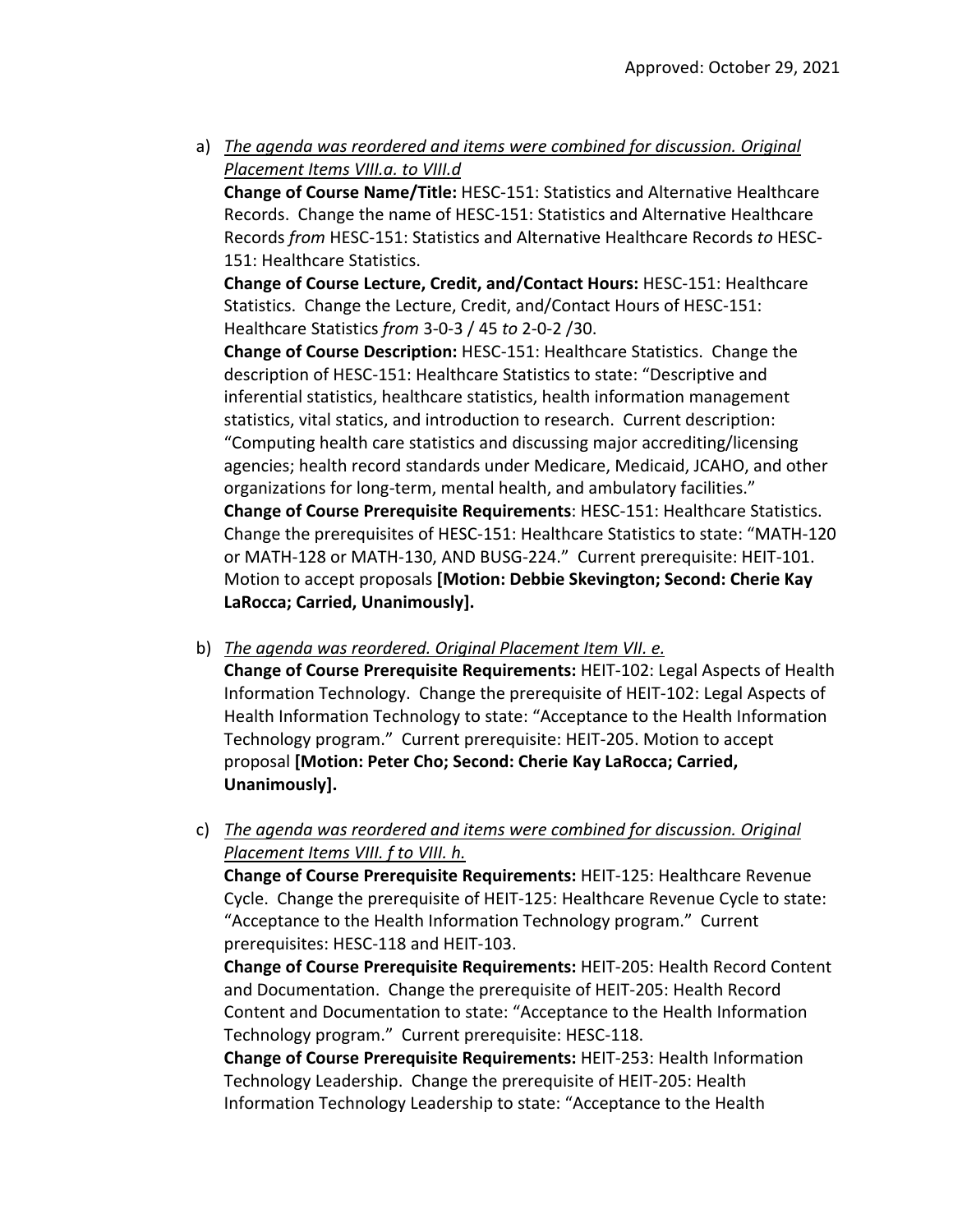Information Technology program." Current prerequisites: HESC‐205 and MANG‐ 201 or MANG‐224. Motion to accept proposals **[Motion: Lilian Gamble; Second: Jim Newchurch; Carried, Unanimously].**

d) *The agenda was reordered and items were combined for discussion. Original Placement Items VIII. i to VIII.k*

**Change of Course Name/Title:** HEIT‐103: Basic Coding. Change the name of HEIT‐103: Basic Coding *from* HEIT‐103: Basic Coding *to* HEIT‐103: Basic Medical Coding I.

**Change of Course Lecture, Laboratory, and/Contact Hours:** HEIT‐103: Basic Medical Coding I. Change the Lecture, Laboratory, and/Contact Hours of HEIT‐ 103: Basic Medical Coding I *from* 2‐3‐3 / 75 *to* 3‐0‐3 / 45.

**Change of Course Description:** HEIT‐103: Basic Medical Coding I. Change the description of HEIT‐103: Basic Medical Coding I to state: "Basic concepts of medical coding of diseases using the latest edition of the International Classification of Diseases (ICD)." Current description: "Introduction to more complex chapters of the *International Classification of Diseases, Tenth Revision, Clinical Modification* (ICD‐10‐CM) system and application of the *Official ICD‐10‐ CM Guidelines for Coding and Reporting*. Providing an introduction to more complex chapters of the *International Classification of Diseases, Tenth Edition, Procedure Coding* (ICD‐10‐PCS) system. The student learns to utilize basic and intermediate concepts in ICD‐10‐CM for diagnosis related coding and ICD‐10‐PCS for procedure coding. The application of these basic and intermediate coding principles is introduced by illustration along with exercises and case studies." Motion to accept proposals **[Motion: Sara Strickland; Second: Angela Wilson; Carried, Unanimously].**

e) *The agenda was reordered. Original Placement Item VIII.l.*

**Change of Course Name/Title:** HEIT‐104: Professional Practice I. Change the name of HEIT‐104: Professional Practice I *from* HEIT‐104: Professional Practice I *to* Health Record Applications. Motion to accept proposal **[Motion: Debbie Skevington; Second: Jay Randolph; Carried, Unanimously].**

f) *The agenda was reordered and items combined for discussion. Original Placement Items VIII. m to VIII. p*

**Change of Course Name/Title:** HEIT‐110: Basic Coding II. Change the name of HEIT‐110: Basic Coding II *from* HEIT‐110: Basic Coding II *to* Basic Medical Coding II.

**Change of Course Laboratory and/Contact Hours:** HEIT‐110: Basic Medical Coding II. Change the laboratory and/contact hours of HEIT‐110: Basic Medical Coding II *from* 2‐3‐3 / 75 *to* 3‐0‐3 / 45.

**Change of Course Description:** HEIT‐110: Basic Medical Coding II. Change the description of HEIT‐110: Basic Medical Coding II to state: "Basic concepts of medical coding of diseases using the latest edition of the International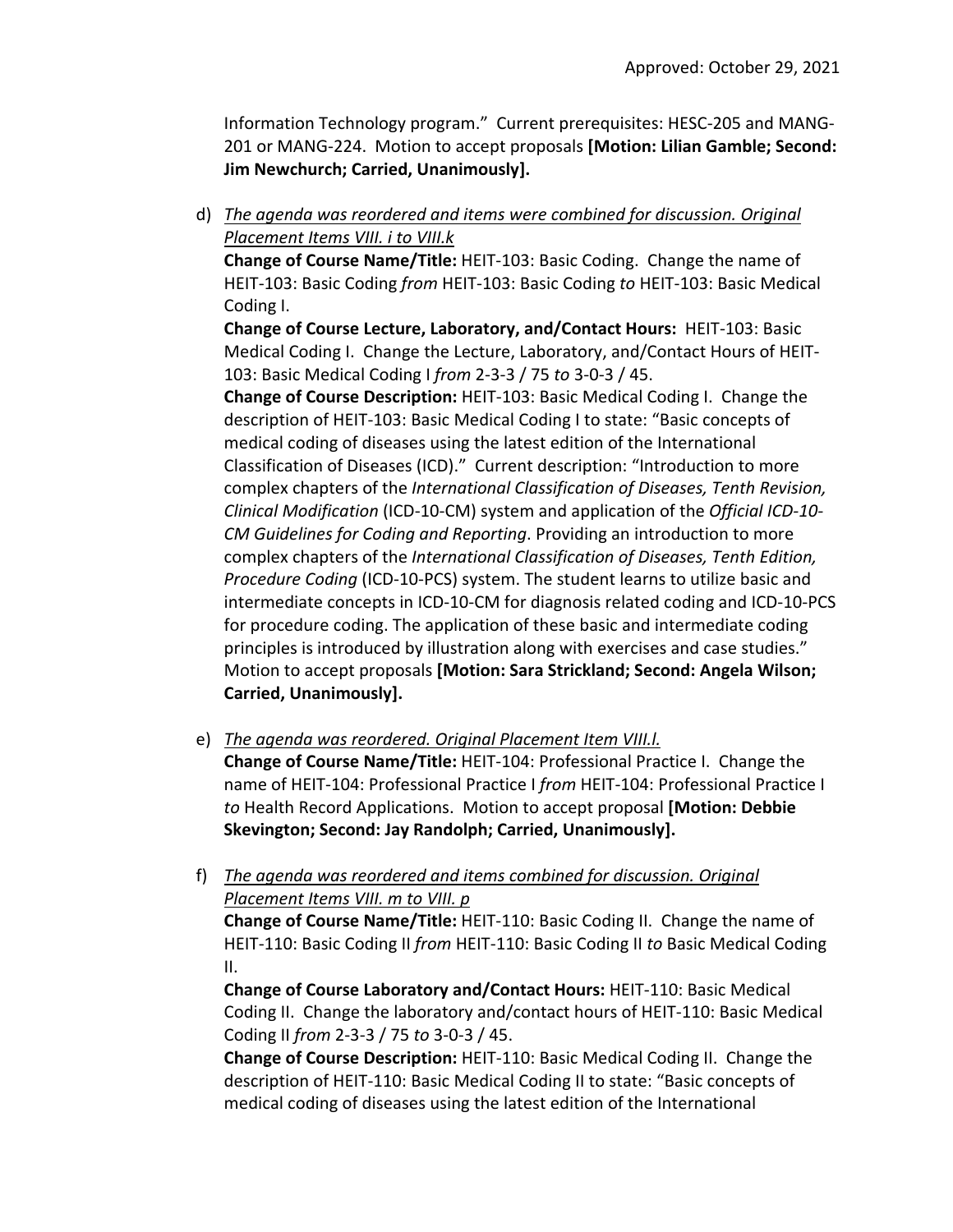Classification of Diseases (ICD) continued from Basic Medical Coding I. Current description: "Introduction to the *International Classification of Diseases, Tenth Revision, Clinical Modification* (ICD‐10‐CM) system and application of the *Official ICD‐10‐CM Guidelines for Coding and Reporting*. Introduction to the *International Classification of Diseases, Tenth Edition, Procedure Coding* (ICD‐10‐PCS) system. The student learns to utilize basic (chapters not covered in Basic Coding I), intermediate, and advanced concepts in ICD‐10‐CM for diagnosis related coding and ICD‐10‐PCS for procedure coding. The application of these basic, intermediate, and advanced coding principles is introduced by illustration along with exercises and case studies."

**Change of Course Prerequisite Requirements:** HEIT‐110: Basic Medical Coding II. Change the prerequisites of HEIT‐110: Basic Medical Coding II to state: HEIT‐ 103." Current prerequisites: "HESC‐111 and HEIT‐203 and one of the following course pairs: BIOL‐251 and BIOL‐253 or BIOL‐161 and BIOL‐163." Motion to accept proposals **[Motion: Sarah Inman; Second: Angela Wilson; Carried, Unanimously].**

- g) **Change of Course Laboratory, Credit, and/Contact Hours and Change of Prerequisite Requirements:** HEIT‐207: Electronic Health Records. See item VI.i and VI.j. – [**Review/Advisement Only. No action required]**
- h) *The agenda was reordered and items were combined for discussion. Original Placement Items VIII. r to VIII. u.*

**Change Course Name/Title**: HEIT‐212: Advanced Coding. Change the name of HEIT‐212: Advanced Coding *from* HEIT‐212: Advanced Coding *to* HEIT‐212: Advanced Medical Coding.

**Change of Course Laboratory, Credit, and/Contact Hours:** HEIT‐212: Advanced Medical Coding. Change the Laboratory, Credit, and/Contact Hours of HEIT‐212: Advanced Medical Coding *from* 3‐2‐3 / 75 *to* 3‐0‐3 / 45.

**Change of Course Description:** HEIT‐212: Advanced Medical Coding. Change the description of HEIT‐212: Advanced Medical Coding to state: "Basic and advanced concepts of medical coding using the latest edition of the Current Procedural Terminology (CPT) and Healthcare Procedure Coding System (HCPCS) medical coding systems. Current description: "Introduction to *Current Procedural Terminology (CPT) and Healthcare Procedure Coding System* (HCPCS) coding systems. The course provides an overview of the historical background, structure, and organization of the CPT and regulatory guidelines. The student is introduced to the general principles of accurate and complete health record documentation for hospital outpatient and medical office settings required for the medical and surgical services developed by AMA and CMS. This course also will introduce the student to the Official Outpatient Coding Guidelines. The student will advance to coding more complex surgical scenarios and case studies utilizing an encoder/grouper to assign ICD‐10‐CM and CPT/HCPCs codes. The student is introduced to procedure based payment systems, including RBRVS,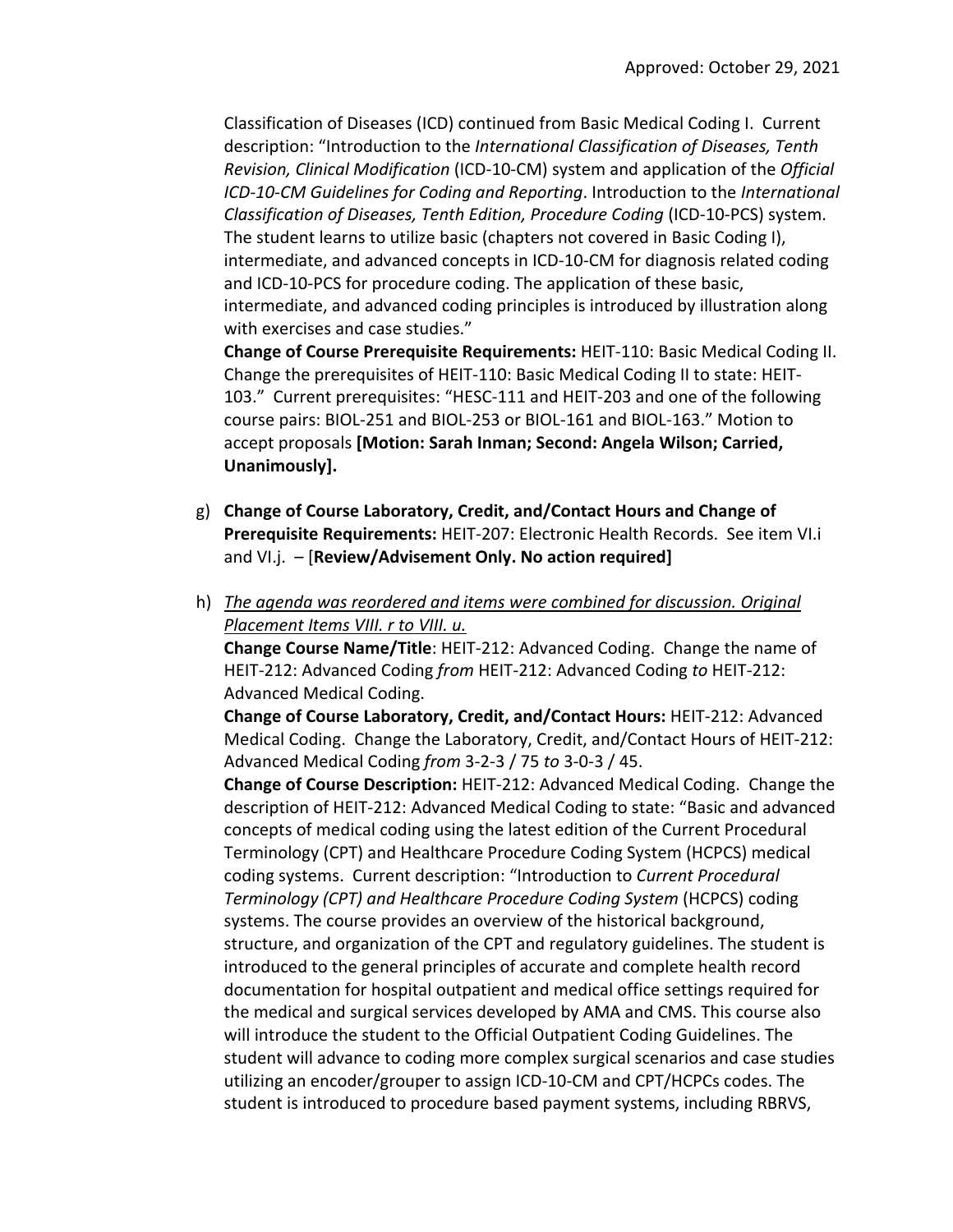E&M, APC assignments, and the impact that coding quality, documentation, and sequencing have on reimbursement."

**Change of Prerequisite Requirements:** HEIT‐212: Advanced Medical Coding. Change the prerequisite requirements of HEIT‐212: Advanced Medical Coding to state: "HESC‐111, HEIT‐203, BIOL‐251, BIOL‐252, BIOL‐253, and BIOL‐254." Current prerequisites: HESC‐111 HEIT‐103, HEIT‐203, BIOL‐251, BIOL‐252, BIOL‐ 253, and BIOL‐254." Motion to accept proposals **[Motion: Debbie Skevington; Second: Lilian Gamble; Carried, Unanimously].**

i) *The agenda was reordered and items were combined for discussion. Original Placement Items VIII.v. To VIII. x*

**Change of Course Name/Title:** HEIT‐251: Professional Practice Experience II. Change the name of HEIT‐251: Professional Practice Experience II *from* HEIT‐251: Professional Practice Experience II *to* HEIT‐251: Health Information Revenue Cycle Applications.

**Change of Course Description:** HEIT‐251: Health Information Revenue Cycle Applications. Change the description of HEIT‐251: Health Information Revenue Cycle Applications to state: "Advanced revenue cycle functions including medical coding of health records, medical encoder use, DRG assignments, physician queries, and evaluation of revenue cycle functions." Current description: "Supervised learning experiences in the campus laboratory and health care facilities emphasizing concepts taught in coding, reimbursement, and quality courses. Students code a variety of health care records and audit coding activities."

**Change of Course Prerequisite Requirements:** HEIT‐251: Health Information Revenue Cycle Applications. Change the prerequisite requirements of HEIT‐251: Health Information Revenue Cycle Applications to state: "HEIT‐110, HEIT‐125, and HEIT‐212." Current prerequisites: HESC‐118, HEIT‐103, HEIT‐110, and HEIT‐ 125." Motion to accept proposals **[Motion: Angela Wilson; Second: Cristina Alvardo‐Suarez; Carried, Unanimously].**

# j) *The agenda was reordered and items were combined for discussion. Original Placement Items VIII.y to VIII. bb*

**Change of Course Name/Title:** HEIT‐211: Quality Assurance and Statistics. Change the name of HEIT‐211: Quality Assurance and Statistics *from* HEIT‐211: Quality Assurance and Statistics *to* HEIT‐211: Performance Improvement in Health Information Technology.

**Change of Course Lecture, Credit, and/Contact Hours:** HEIT‐211: Performance Improvement in Health Information Technology. Change the lecture, credit, and/contact hours of HEIT‐211: Performance Improvement in Health Information Technology *from* 3‐0‐3 / 45 *to* 2‐0‐2 / 30.

**Change of Course Description:** HEIT‐211: Performance Improvement in Health Information Technology. Change the description HEIT‐211: Performance Improvement in Health Information Technology to state: "Introduction to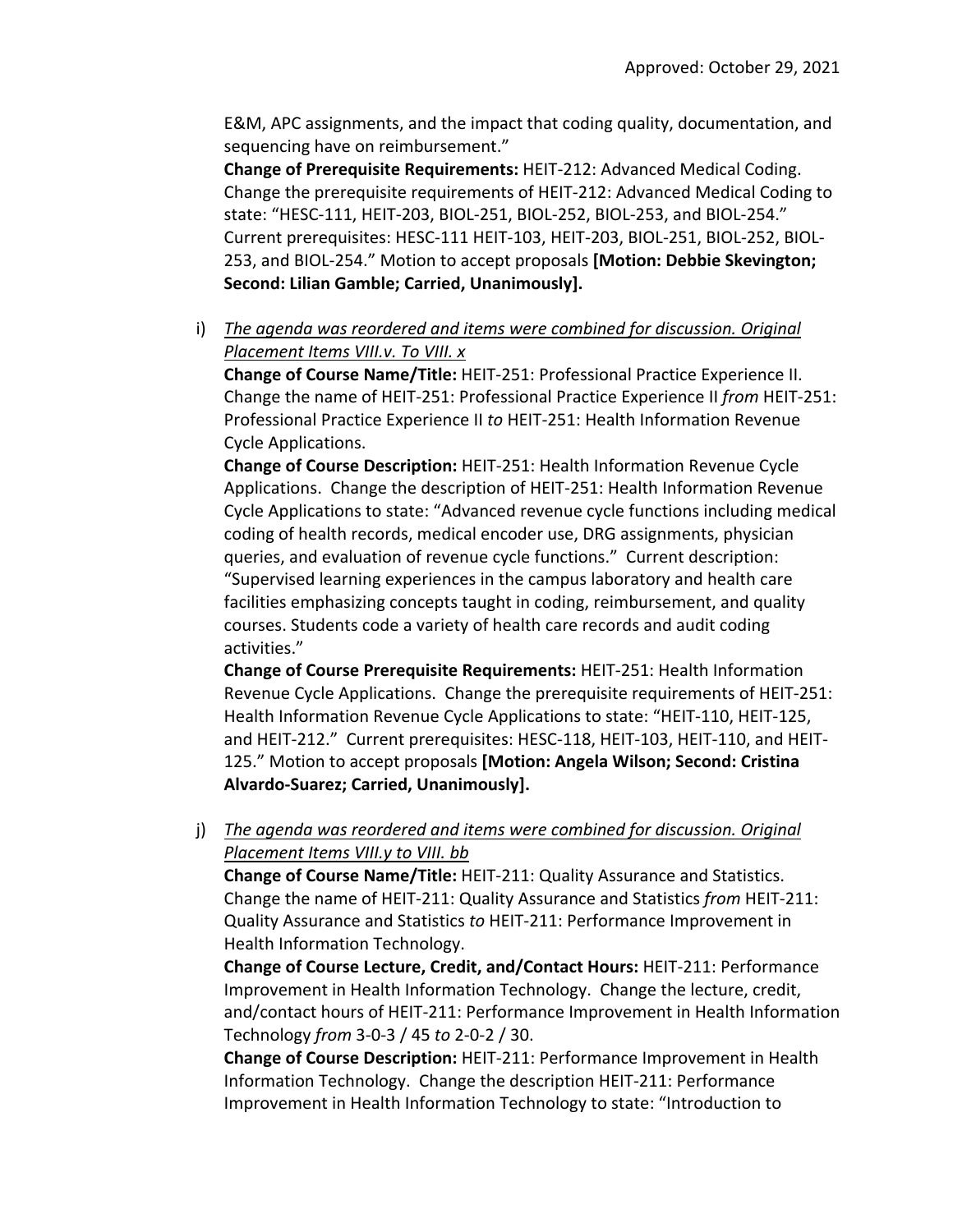performance improvement techniques such as performance improvement models, data collection tools, data analysis, reporting methods, managing risk management, patient safety, and team management." Current description: "Introduction to quality assessment and improvement techniques such as data collection tools, data analysis, reporting methods, and team development and healthcare statistics. Students will learn the concepts of quality, utilization management, case management, risk management, and credentialing." **Change of Prerequisite Requirements:** HEIT‐211: Performance Improvement in Health Information Technology. Change the prerequisite requirements of HEIT‐ 211: Performance Improvement in Health Information Technology to state: HEIT‐ 151. Current prerequisites: HEIT‐201 and HEIT‐205. Motion to accept proposals **[Motion: Peter Cho; Second: Angela Wilson; Carried, Unanimously].**

k) *The agenda was reordered and items were combined for discussion. Original Placement Items VIII. cc to VIII. dd*

**Change of Course Description:** HEIT‐252: Health Information Seminar. Change the description of HEIT‐252: Health Information Seminar to state: "Test taking strategies and mock examinations in preparation for the Registered Health Information Technology (RHIT) national certification exam." Current description: "Résumé writing, interviewing, occupational opportunities, continuing education, and professional ethics."

**Change of Course Prerequisite Requirement:** HEIT‐252: Health Information Seminar. Addition of a prerequisite requirement to HEIT‐252: Health Information Seminar, "Acceptance into the Health Information Technology Program." Currently, the course has no prerequisite requirements. Motion to accept proposals **[Motion: Angela Wilson; Second: Debbie Skevington; Carried, Unanimously].**

l) *The agenda was reordered. Original Placement Item VIII. ee*

**Program Revision:** Associate of Applied Science in Health Information Technology. Revise the A.A.S. in Health Information Technology. Required Related Course: ADD: CMST‐230: Public Speaking as an "OR" choice with CMST‐ 130: Fundamentals of Communication; DELETE: MANG‐201: Principles of Management OR MANG‐224: Supervision; ADD: BUSG‐224: Business Computer Applications. Adjust Suggested Sequence to reflect changes, specifically Second Semester through Seventh Semester. Total program hours remain the same. Motion to accept proposal **[Motion: Jay Randolph; Second: Lilian Gamble; Carried, Unanimously].**

### **IX. New Business**

a) **Arts & Humanities/CRJU/Homeland Security**

**Concept of a New Instructional Program:** Associate of Arts in Homeland Security. The purpose of the proposed program in Homeland Security is to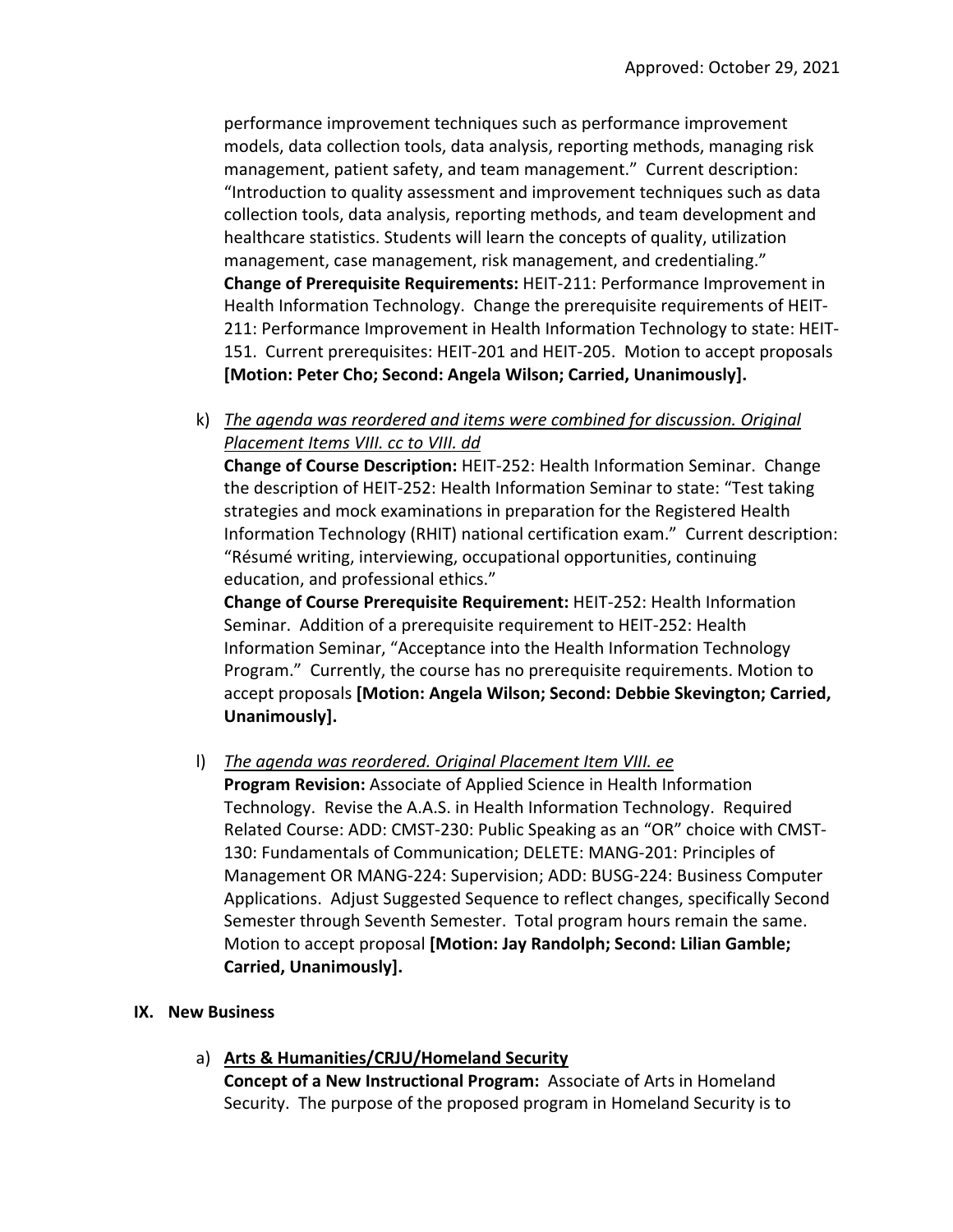prepare completers for entry level positions in the field. The United States Department of Homeland Security (DHS) is currently hiring college graduates of Homeland Security programs. All DHS career and hiring programs are compliant with the Pathways Programs — developmental programs directed by the Office of Personnel Management through an Executive Order and tailored to promote employment opportunities for students and recent graduates in the federal workforce. Employees of DHS will help secure our borders, airports, seaports, and waterways; research and develop the latest security technologies; respond to natural disasters, man‐made disasters, and terrorist assaults; and analyze intelligence reports. Motion to accept proposal **[Motion: Lilian Gamble; Second: Sal Anselmo; Carried, Unanimously].**

#### b) **Communication/ASLS**

**Program Revision:** Associate of Arts in American Sign Language Interpreting. Revision of the A.A. in in American Sign Language Interpreting. General Education Courses: ADD: MATH‐128: Applied Algebra, MATH‐130: College Algebra, MATH‐133: Intensive College Algebra as "OR" choices with MATH‐120: Contemporary Math. Adjust Suggested Sequence, specifically Second Semester to reflect changes. Total Program Hours remain the same. Motion to accept proposal **[Motion: Sarah Iman; Second: Debbie Skevington; Carried, Unanimously].**

#### c) **General Education/Mathematics/Analytical Reasoning/MATH**

**Program Revision:** All instructional programs requiring MATH‐130: College Algebra, or using MATH‐130: College Algebra as an "OR" choice to satisfy the General Education Mathematics/Analytical Reasoning requirement. Addition of MATH‐133: Intensive College Algebra as an "OR" Choice with MATH‐130: College Algebra. Motion to accept proposal **[Motion: Lilian Gamble; Second: Sara Strickland; Carried, Unanimously].**

#### d) **Communication/ESL**

**New Course:** ESLN‐031: Advanced Composition and Reading (6‐0‐6 / 90). Creation of a new course, ESLN‐031: Advanced Composition and Reading, which is designed assist the student prepare for successful passage of the ESL exit examination. Course description: "Designed for students with advanced skills in English reading and writing. Prepares students for success in college‐level composition through an integrated approach to reading and writing that emphasizes academic vocabulary acquisition, language comprehension and fluency, and idea development **in writing**. Students must complete ESLN‐021: Advanced Grammar prior to or concurrently with this course to exit the ESL. Classes are conducted in English only. Motion to accept proposal **[Motion: Peter Cho; Second: Debbie Skevington; Carried, Unanimously].**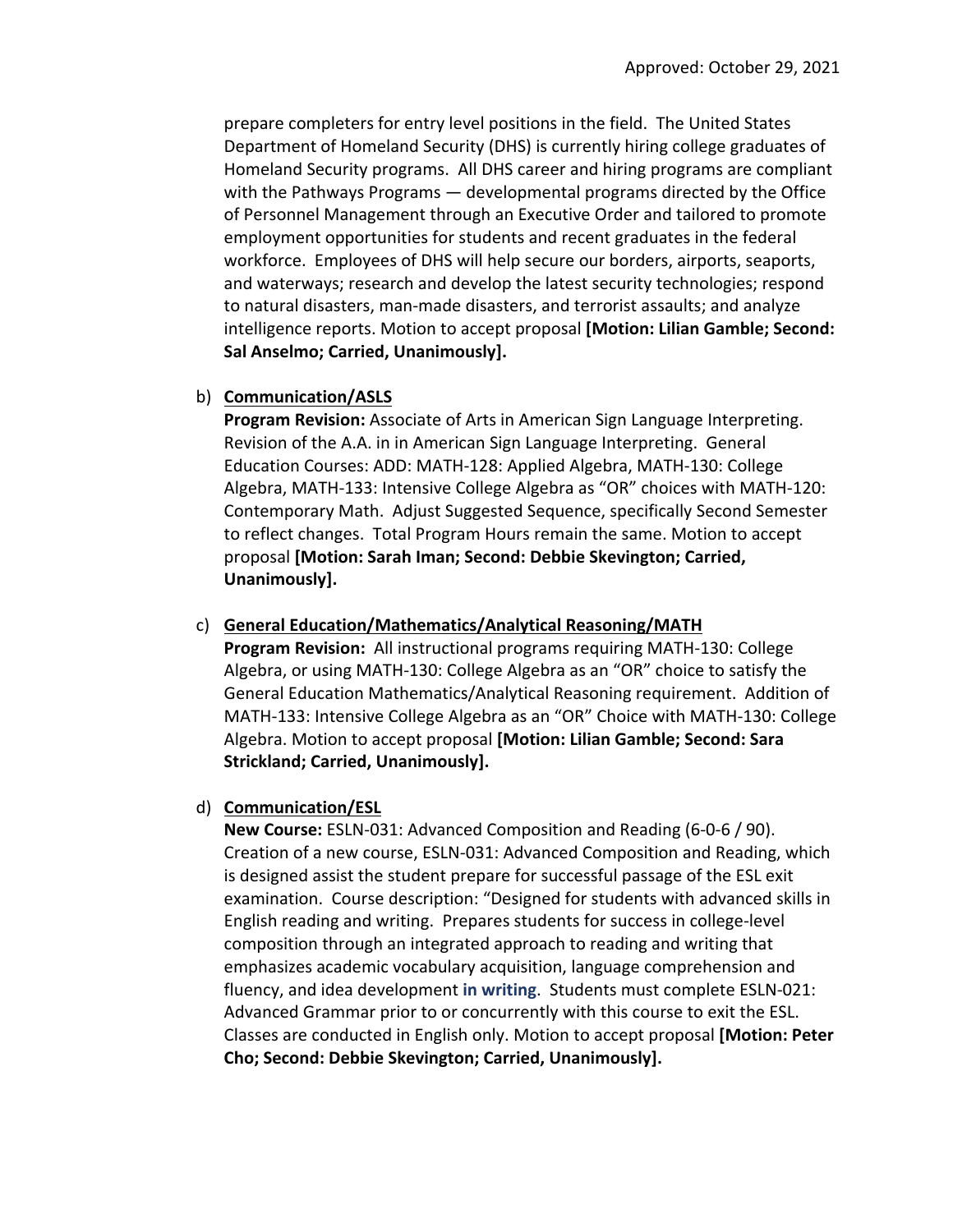e) *The agenda was reordered and items were combined for discussion. Original Placement Items IX.e. to IX.f*  **Science & Mathematics/BIOL**

**New Course:** BIOL‐237: Forensic Skeletal Analysis (3‐0‐3 / 45). Creation of a new course, BIOL‐237: Forensic Skeletal Analysis. Course description: "Overview of the principles and applications of the analysis and implications of skeletal remains in forensic science. Disciplines such as skeletal indexing, age estimation, sex estimation, ancestral background determination, stature estimation, analysis of trauma, and the differentiation of human compared to animal remains are covered." Note: this course will compliment BIOL‐235: Forensic Biology and BIOL‐236: Forensic Biology Laboratory, approved by Curriculum Committee, October, 2018.

### **Science & Mathematics/BIOL**

**New Course:** BIOL‐238: Forensic Skeletal Analysis Laboratory (0‐3‐1 / 45). Creation of a new course, BIOL‐238: Forensic Skeletal Analysis Laboratory. Course description: "Laboratory component to accompany BIOL‐237: Forensic Skeletal Analysis. Application of the analysis and implications of skeletal remains in forensic science." Note: this course will compliment BIOL‐235: Forensic Biology and BIOL‐236: Forensic Biology Laboratory, approved by Curriculum Committee, October, 2018. Motion to accept proposal **[Motion: Sara Strickland; Second: Cristina Alvardo‐Suarez; Carried, Unanimously].**

f) *The agenda was reordered and items combined for discussion. Original Placement Items IX. g. to IX. h.*

**General Education/Natural Sciences/BIOL**

**Addition of a course to fulfil General Education/Natural Sciences Requirement:** BIOL‐237: Forensic Skeletal Analysis.

**General Education/Natural Sciences/BIOL**

**Addition of a course to fulfil General Education/Natural Sciences Requirement:** BIOL‐238: Forensic Skeletal Analysis Laboratory.

Motion to accept proposals **[Motion: Lilian Gamble; Second: Sarah Strickland; Carried, Unanimously].**

### g) *The agenda was reordered. Original Placement Items. IX.i.* **Business & Technology/ADOT**

**Change of Course Description:** ADOT‐106: Word Processing. Change the description of ADOT‐106: Word Processing to state: "Overview of the production of documents, tables, and graphics." Current description: "Uses the functions of a popular word processing program to create and edit documents. Documents produced include letters, reports, and memorandums. Includes the use of mail merge and graphics. Students must be able to type 25 words per minute." Motion to accept proposal **[Motion: Peter Cho; Second: Angela Wilson; Carried, Unanimously].**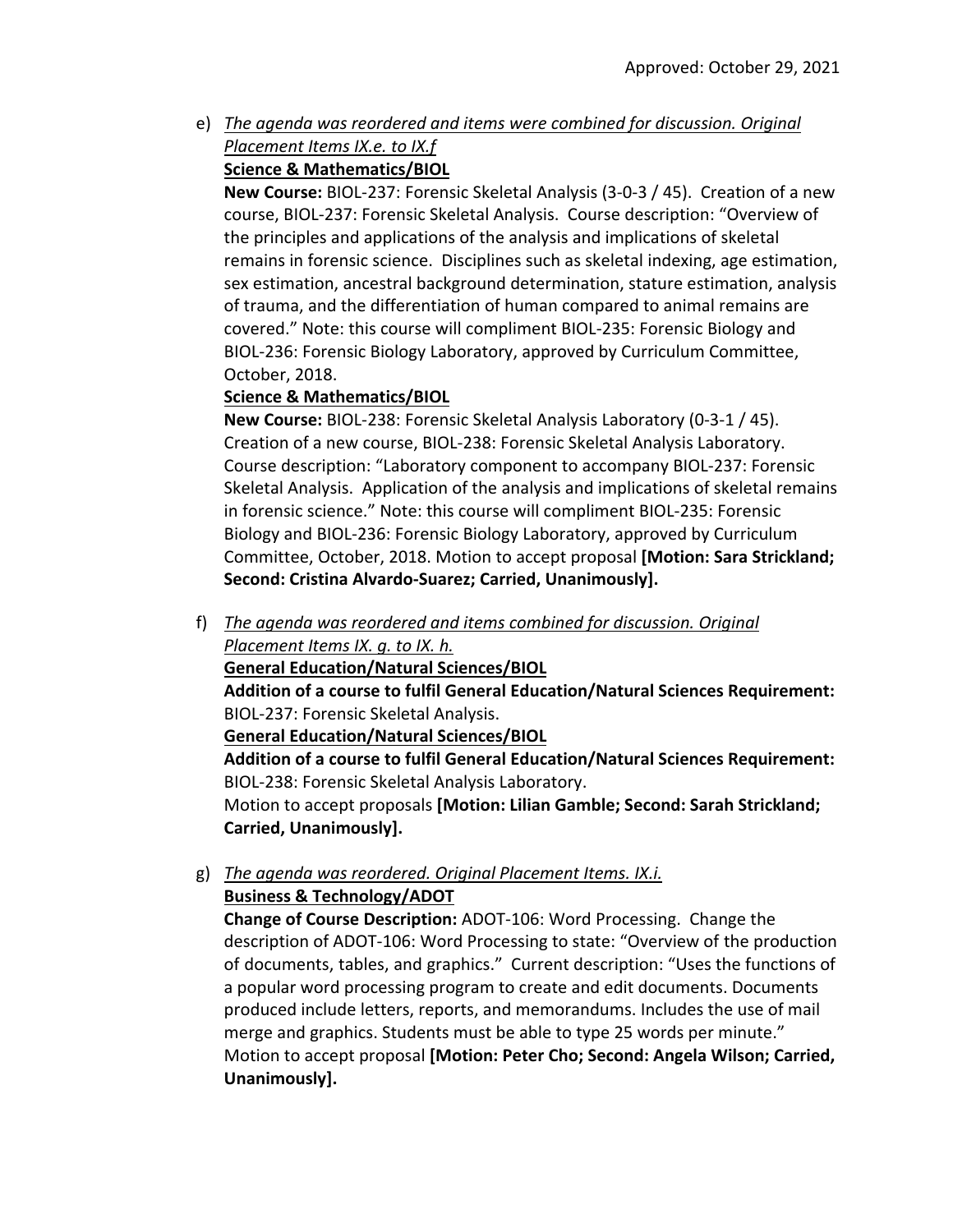h) *The agenda was reordered and items were combined for discussion. Original Placement Items IX.j to IX. k* **Business & Technology/ADOT**

**Change of Course Name/Title:** ADOT‐208: Presentations with PowerPoint. Change the name of ADOT‐208: Presentations with PowerPoint *from* ADOT‐208: Presentations with PowerPoint *to* ADOT‐208: Presentation Software. The revised title better reflects the student learning outcomes of the course, and it does not reference vendor‐specific software packages/programs.

**Business & Technology/ADOT**

**Change of Course Description:** ADOT‐208: ADOT‐208: Presentation Software. Change the description of ADOT‐208: ADOT‐208: Presentation Software to state: "Overview of presentation software to produce multimedia presentations. Graphics, text, sound, animation and/or video may be used in presentation development." Current description: "A presentation graphics course using slide presentation." Motion to accept proposals **[Motion: Erin vonSteuben; Second: Caitlin Cooper; Carried, Unanimously].**

i) *Agenda was reordered and items were combined for discussion. Original Placement Items IX. l to IX. m*

**Business & Technology/ADOT**

**Change of Course Description:** ADOT‐264: Database Applications. Change the description of ADOT‐264: Database Applications to state: "Database terminology and concepts. Students will create and maintain databases;generate forms, queries and reports. Structured query language (SQL) is introduced." Current description: "Techniques for creating and maintaining database management files using current database software."

**Business & Technology/ADOT**

**Change of Course Prerequisite Requirement:** ADOT‐264: Database Applications. Delete prerequisite requirements from ADOT‐264: Database Applications. Current prerequisites: "ADOT‐105 or CMIN‐201, or CMIN‐204." Motion to accept proposals **[Motion: Cristina Alvardo‐Suarez; Second: Peter Cho; Carried, Unanimously].**

j) *The agenda was reordered and items were combined for discussion. Original Placement Items IX. n to IX. o.* 

# **Business & Technology/ADOT**

**Change of Course Description:** ADOT‐265: Spreadsheet Applications. Change the description of ADOT‐265: Spreadsheet Applications to state, "Spreadsheet terminology and concepts. Students will create formulas and functions; use formatting features; and, will generate charts, graphs, and reports." Current description: "Techniques for using current spreadsheet programs to include saving files, graphing, and printing the output."

# **Business & Technology/ADOT**

**Change of Course Prerequisite Requirement:** ADOT‐265: Spreadsheet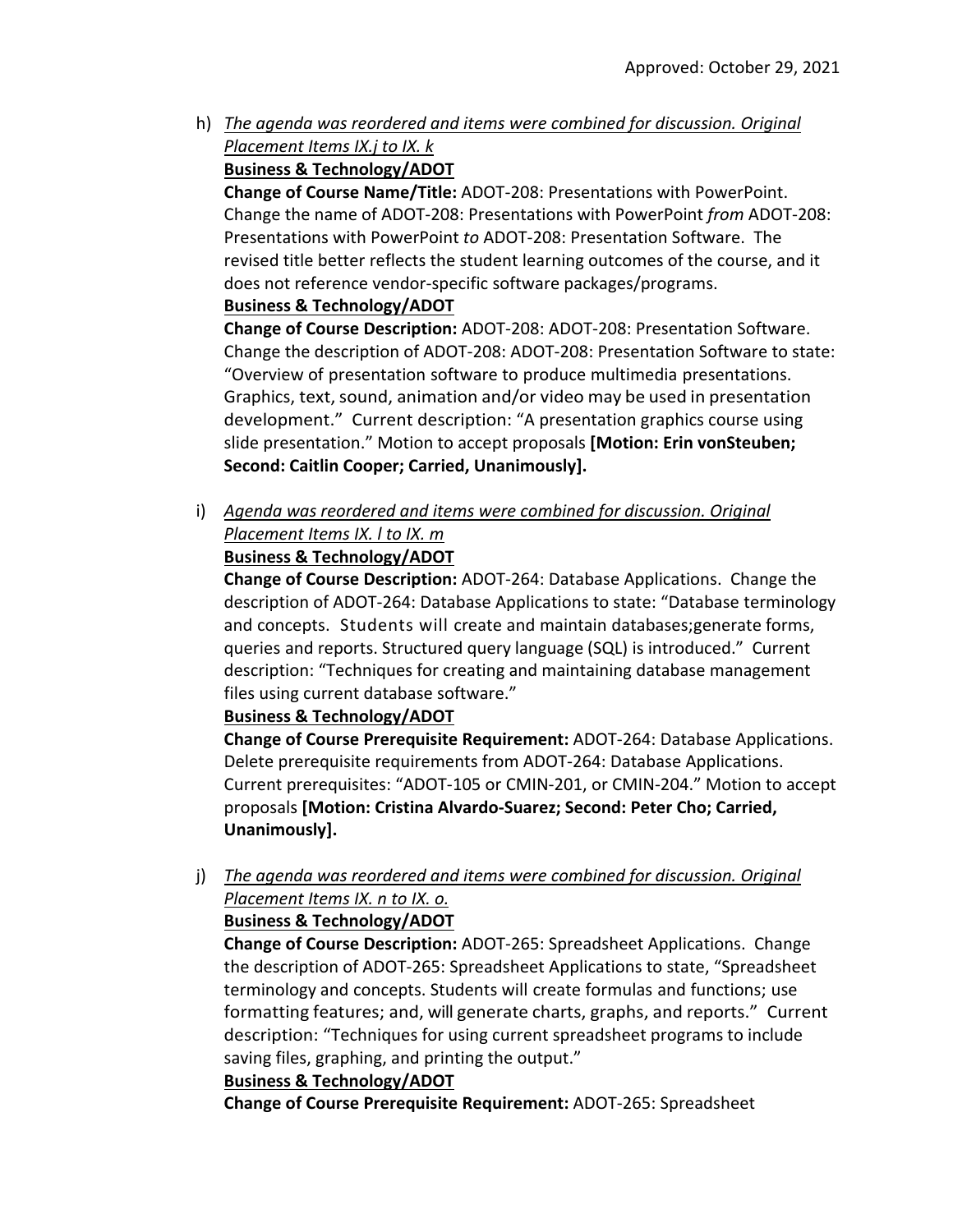Applications. Delete the prerequisite requirements of ADOT‐265: Spreadsheet Applications. Current prerequisites: "ADOT‐105 or CMIN‐201, or CMIN‐204." Motion to accept proposals **[Motion: Peter Cho; Second: Cristiana Alvardo‐ Suarez; Carried, Unanimously].**

### k) *The agenda was reordered. Original Placement Item IX.p.* **Business & Technology/ADOT**

**Concept Proposal of a New Instructional Program:** Career and Technical Certificate in Software Application Specialist. Creation of a new twelve‐credit hour C.T.C. program for Software Application Specialist. The proposed program in Software Application Specialist provides students with a foundational understanding of productivity application concepts, independent of specific technical roles. The proposed program will offer graduates a foundational knowledge to build upon if they are interested in entering the field of business office systems and support. Motion to accept proposal **[Motion: Karen Muhsin; Second: Caitlin Cooper; Carried, Unanimously].**

# l) *The agenda was reordered. Original Placement Item IX.q*

#### **Business & Technology/CMIN**

**Program Revision:** Associate of Applied Science in Computer Information Technology, with a concentration in Information Security/Assurance. Revise the A.A.S. in Computer Information Technology, with a concentration in Information Security/Assurance: Required Courses in Concentration: DELETE: CNET‐119: Network Multiunit Systems Lab. Adjust Suggested Sequence, specifically Third Semester to reference changes. Total concentration hours decrease *from* 61 *to* 60; Total Program Hours decrease *from* 60‐61 *to* 60. Motion to accept proposal **[Motion: Peter Cho; Second: Cristina Alvardo‐Suarez; Carried, Unanimously].**

### m) **Business & Technology/CIVT**

**Change of Course Description:** CIVT‐288: Construction Contracting and Laws. Change the description of CIVT‐288: Construction Contracting and Laws to state: "Contract law and application to Engineering services agreement and construction contracts; specifications, agency, torts, professional liability, and alternate dispute resolution." Current description: "Study of the way a set of contracts and specifications are put together and how they act as a source of data on a construction job. Course will demonstrate how information is gathered from documents with speed and accuracy." Motion to accept proposal **[Motion: Karen Munsin; Second: Peter Cho; Carried, Unanimously].** Motion to remove from consideration by Curriculum Committee until a later day. Motion to accept proposal **[Motion: Karen Muhsin; Second: Peter Cho; Carried, Unanimously]**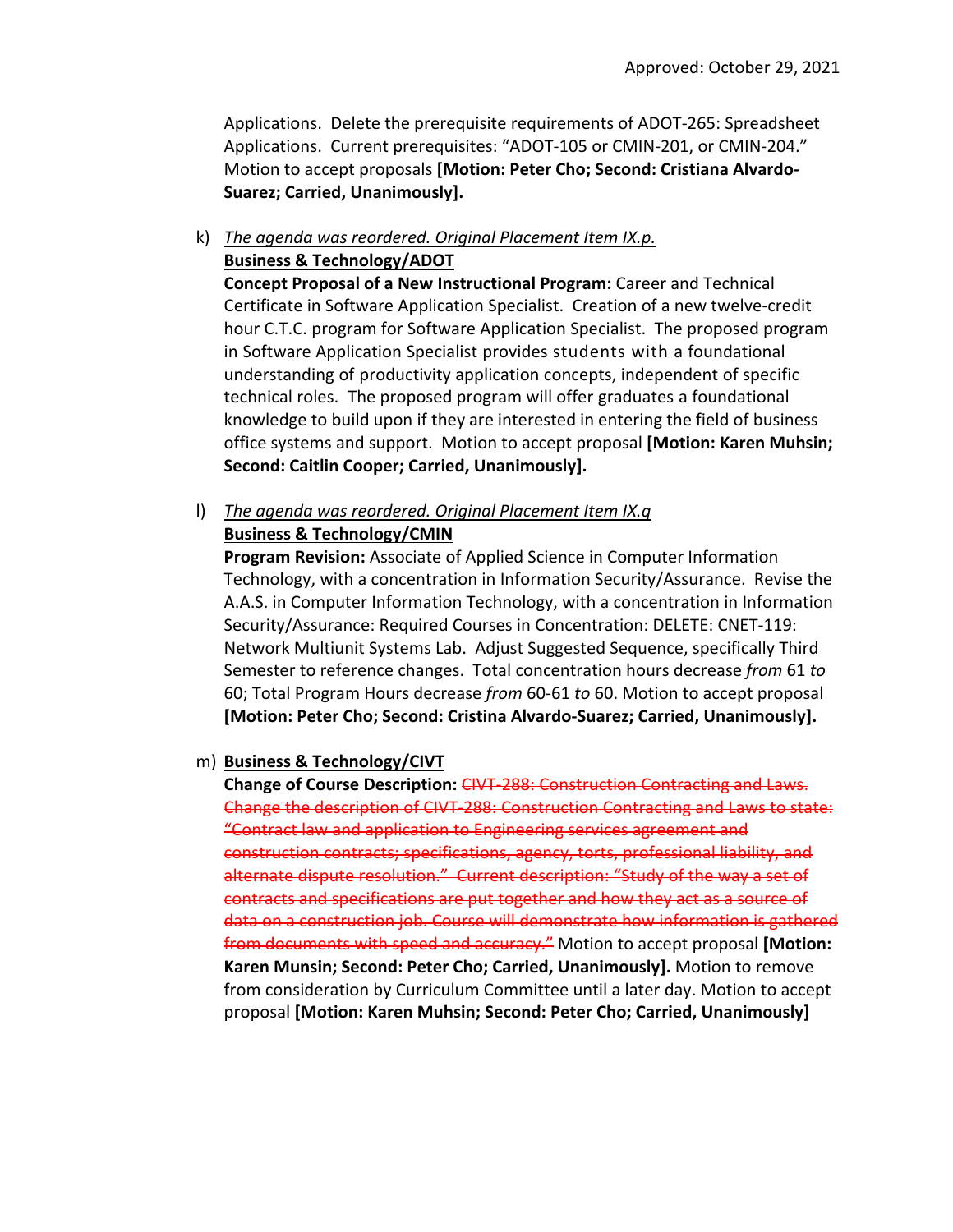n) *The agenda was reordered. Original Placement Item IX.s.*  **Business & Technology/CIVT**

**Program Revision:** Associate of Applied Science in Civil and Construction Applied Engineering Technology. Revise the A.A.S. in Associate of Applied Science in Civil and Construction Applied Engineering Technology: Required Courses in Major: DELETE: CIVT‐110: Construction Graphics and Blueprint Reading; ADD: CADD‐ 110: Blueprint Reading. Adjust Suggested Sequences to reflect change, specifically First Semester of the Concentration in Construction Management and the First Semester of the Concentration in Civil Construction. Total Program Hours remain the same. Motion to accept proposal **[Motion: Cristina Alvardo‐ Suaraz; Second: Erin vonStueben; Carried, Unanimously].**

o) **Academic Affairs/Curriculum & Program Development Student Learning Outcomes:** Progress report on the publication of Student Learning Outcomes in the College Catalog. **[Report Only: No action required].**

### **X. Consent Agenda**

### a) **Nursing/NURS**

**Change of Program Description:** Associate of Science in Nursing. Change the program description of the A.S. in Nursing to reference language required by the program accrediting agency: "The Associate degree nursing program at Delgado Community College, located in New Orleans, Louisiana is accredited by the Accreditation Commission for Education in Nursing (ACEN), 3390 Peachtree Road NE, Suite 1400, Atlanta, GA 30326, 404‐975‐5000. The most recent accreditation decision made by the ACEN Board of Commissioners for the Associate degree nursing program is continuing accreditation. View the public information disclosed by ACEN regarding this program at

http://www.acenursing.us/accreditedprograms/programSearch.htm"

# b) **Nursing/NURS**

**Change of Program Description:** Associate of Science in Nursing. Change the program description of the A.S. in Nursing to note new address of program accrediting agency: "3390 Peachtree Road NE, Suite 1400, Atlanta, GA 30326."

# c) **Allied Health/DMSU**

**Change of Program Description:** Post‐Associate Certificate in Diagnostic Medical Sonography. Change the Program Description of the P.A.C. in Diagnostic Medical Sonography to note new address of program accrediting agency: "Commission on Accreditation of Allied Health Programs,  $9355 - 113$ <sup>th</sup> St. N., #7709, Seminole, FL 33775."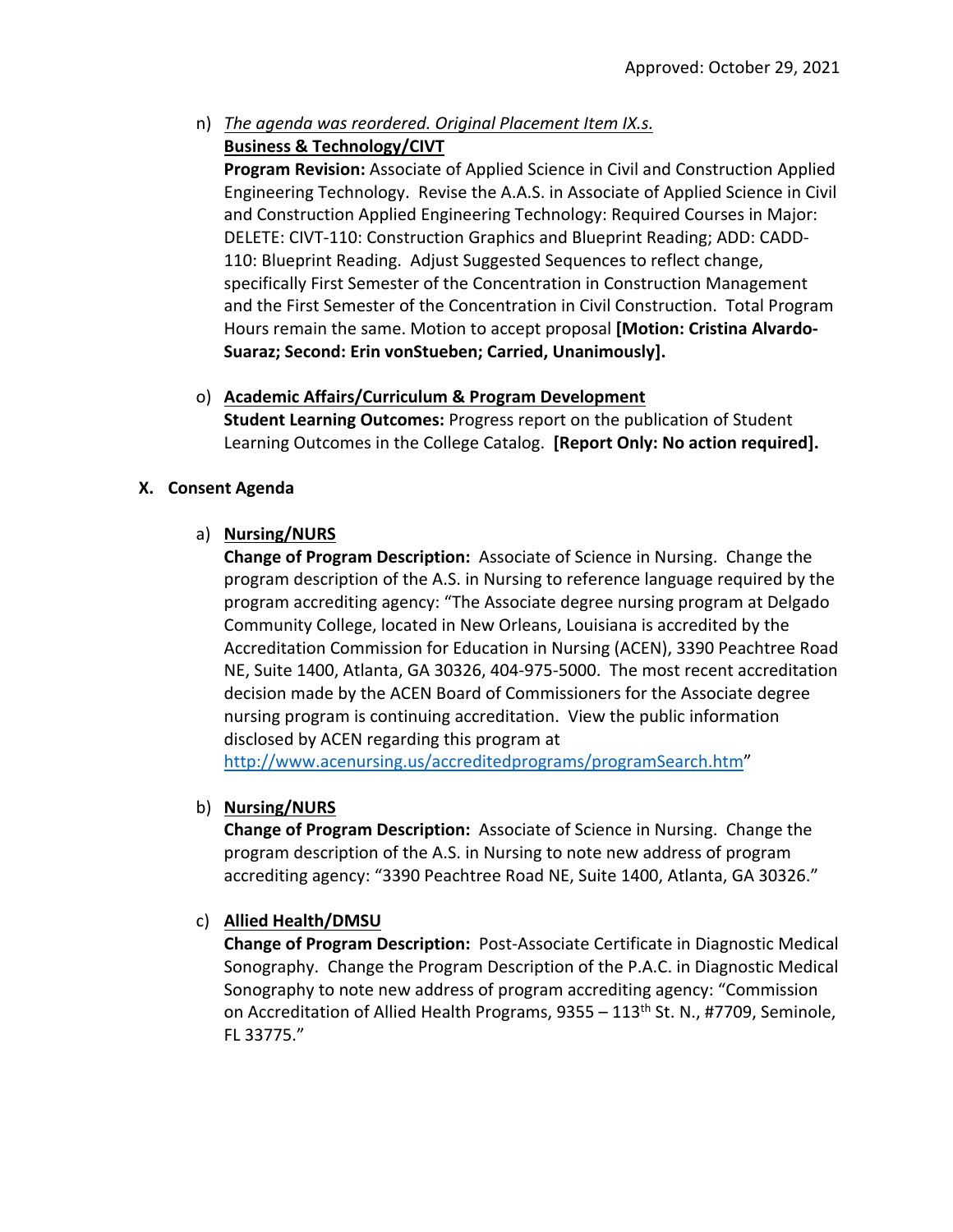# d) **Allied Health/EMTE**

**Change of Program Description:** Certificate of Technical Studies in Emergency Medical Technician‐Paramedic. Change the Program Description of the C.T.S. in Emergency Medical Technician‐Paramedic to note new address of program accrediting agency: "Commission on Accreditation of Allied Health Programs, 9355 – 113th St. N., #7709, Seminole, FL 33775."

# e) **Communication/ESLR**

**Course Termination:** ESLR‐023: ESL Advanced Reading I. Terminate the course, ESLR‐023: ESL Advanced Reading I.

# f) **Communication/ESLR**

**Course Termination:** ESLR‐024: ESL Advanced Reading II. Terminate the course, ESLR‐024: Advanced Reading II.

# g) **Communication/ESLR**

**Course Termination:** ESLR‐027: Advanced Composition I. Terminate the course, ESLR‐027: Advanced Composition I.

# h) **Communication/ESLR**

**Course Termination:** ESLR‐028: ESL Advanced Composition II. Terminate the course, ESLR‐028: Advanced Composition II.

# i) **Science & Mathematics/CHEM**

**Change of Course Requisite Requirements:** CHEM‐141: Chemistry I (Science Majors). Prerequisites: Eligibility for MATH‐130: College Algebra or higher or CHEM‐101: Chemistry I (non‐science majors) with a "C" or better; AND Eligibility for ENGL‐101: English Composition I. Current Prerequisites: "High school chemistry or CHEM 101, "C" or higher in MATH 099 or MATH 130, and eligibility for ENGL 101; MATH 097 or SPSM 099." Delete Co‐requisite requirement of CHEM‐143: Chemistry I Lab (Science Majors).

# j) **Allied Health/EMTE**

**Change of Program Description:** Associate of Applied Science in Polysomnographic Technology. Change the Program Description of the A.A.S. in Polysomnographic Technology to include the program accreditation statement and address for the accrediting agency: "The Polysomnography Program is accredited by the Commission on Accreditation of Allied Health Education Programs (CAAHEP) by recommendation of the Committee on Accreditation for Polysomnographic Technology Education (CoA PSG). CAAHEP: 3955-113<sup>th</sup> St. N., #7709, Seminole, FL 33775, phone: 727‐210‐2350, fax: 727‐210‐2354, e‐mail: mail@caahep.org. CoA PSG: 1711 Frank Ave, New Bern, NC 28560, phone: 252‐ 626‐3238, e‐mail: office@coapsg.org.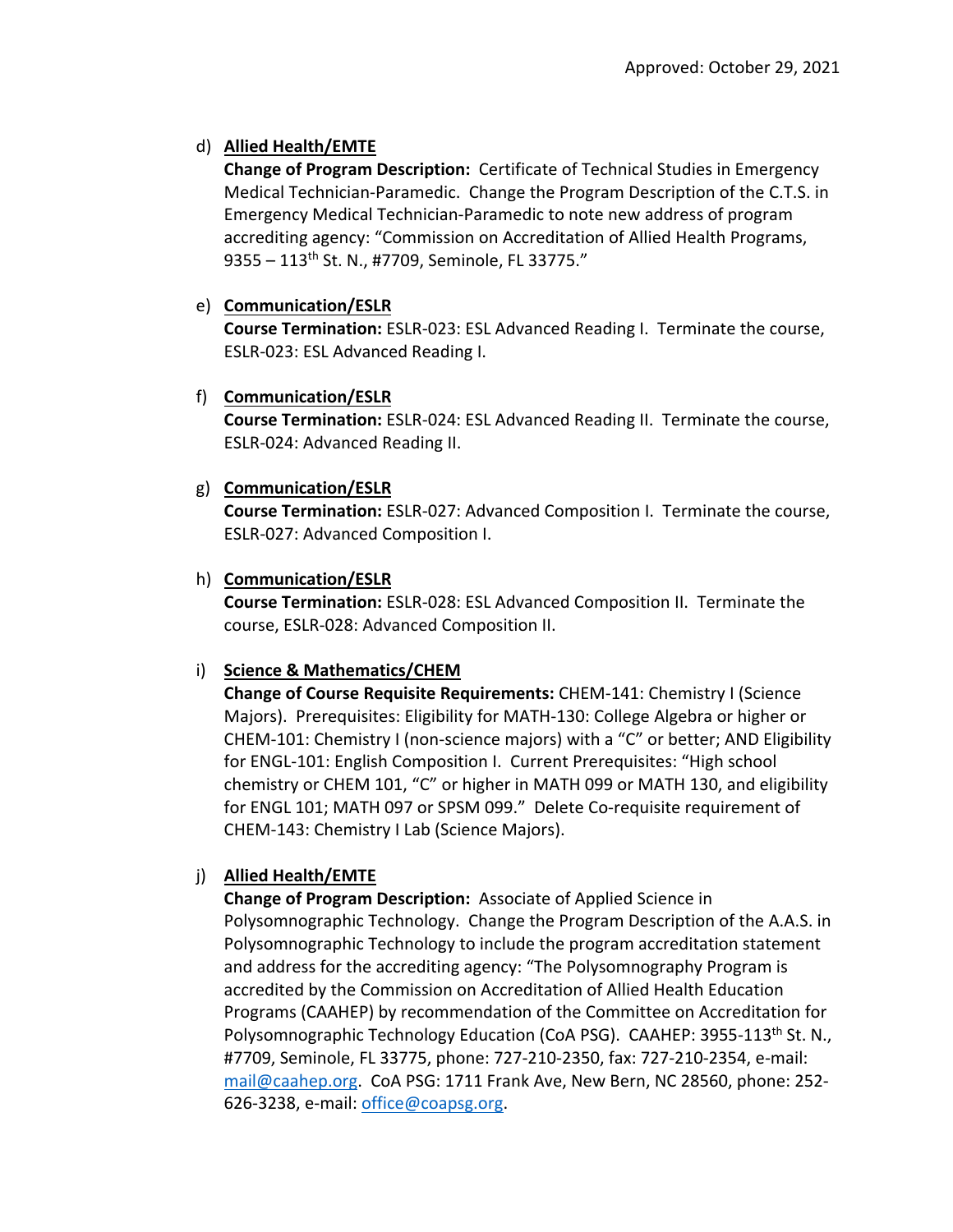# k) **Business & Technology/CIVT**

**Change of Course Prerequisite Requirements:** CIVT‐115: Civil Drafting. Change the prerequisites of CIVT‐115: Civil Drafting to state: "CADD‐125: Introduction to Drafting and CADD-110: Blueprint Reading." Current prerequisites: CADD 125: Introduction to Drafting and CIVT 110: Construction Graphics and Blueprint Reading" and Trigonometry.

# l) **Business & Technology/CIVT**

**Change of Course Prerequisite Requirements:** CIVT‐150: Materials of Construction. Change the prerequisites of CIVT‐150: Materials of Construction to state: "CADD‐110: Blueprint Reading." Current prerequisites: "CIVT‐110: Construction Graphics and Blueprint Reading."

# m) **Business & Technology/CIVT**

**Change of Course Prerequisite Requirements:** CIVT‐240: Construction Management. Change the prerequisites of CIVT‐240: Construction Management to state: "CADD‐110: Blueprint Reading and CIVT‐150: Materials of Construction." Current prerequisites: "CIVT‐110: Construction Graphics and Blueprint Reading and CIVT‐150: Materials of Construction."

# n) **Business & Technology/CIVT**

**Change of Course Prerequisite Requirements:** CIVT‐288: Construction Contracting Laws. Change the prerequisites of CIVT‐288: Construction Contracting Laws to state: "CADD‐110: Blueprint Reading and CIVT‐100: Elementary Surveying." Current prerequisites: "CIVT‐110: Construction Graphics and Blueprint Reading and CIVT‐100: Elementary Surveying." Motion to accept Consent Agenda **[Motion: Cristina Alvardo‐Suarez; Second: Peter Cho; Carried, Unanimously].**

# **XI. Old Business**

# a) **Business and Technology/ELET**

**Suspension of Course Name/Title and Prerequisite Requirements:** ELET‐291: Microprocessors and Advanced Digital Systems. Suspend the name change of ELET‐291: Microprocessors and Advanced Digital Systems *from* ELET‐291: Microprocessors and Advanced Digital Systems *to* ELET‐291: Microprocessors and Advanced Digital Systems Capstone. Suspend addition of ELET‐101: Electrical Circuits I as a prerequisite requirement. Changes proposed and approved by the Curriculum Committee February 22, 2019. See Agenda item VII.k to item VII.u; note General Education/Humanities impact, Agenda item VII.l and VII.m. See Minutes of Meeting item VII.k to item VII.s. Note: request conditionally approved by Curriculum & Program Development and Vice Chancellor for Academic & Student Affairs, pending Committee